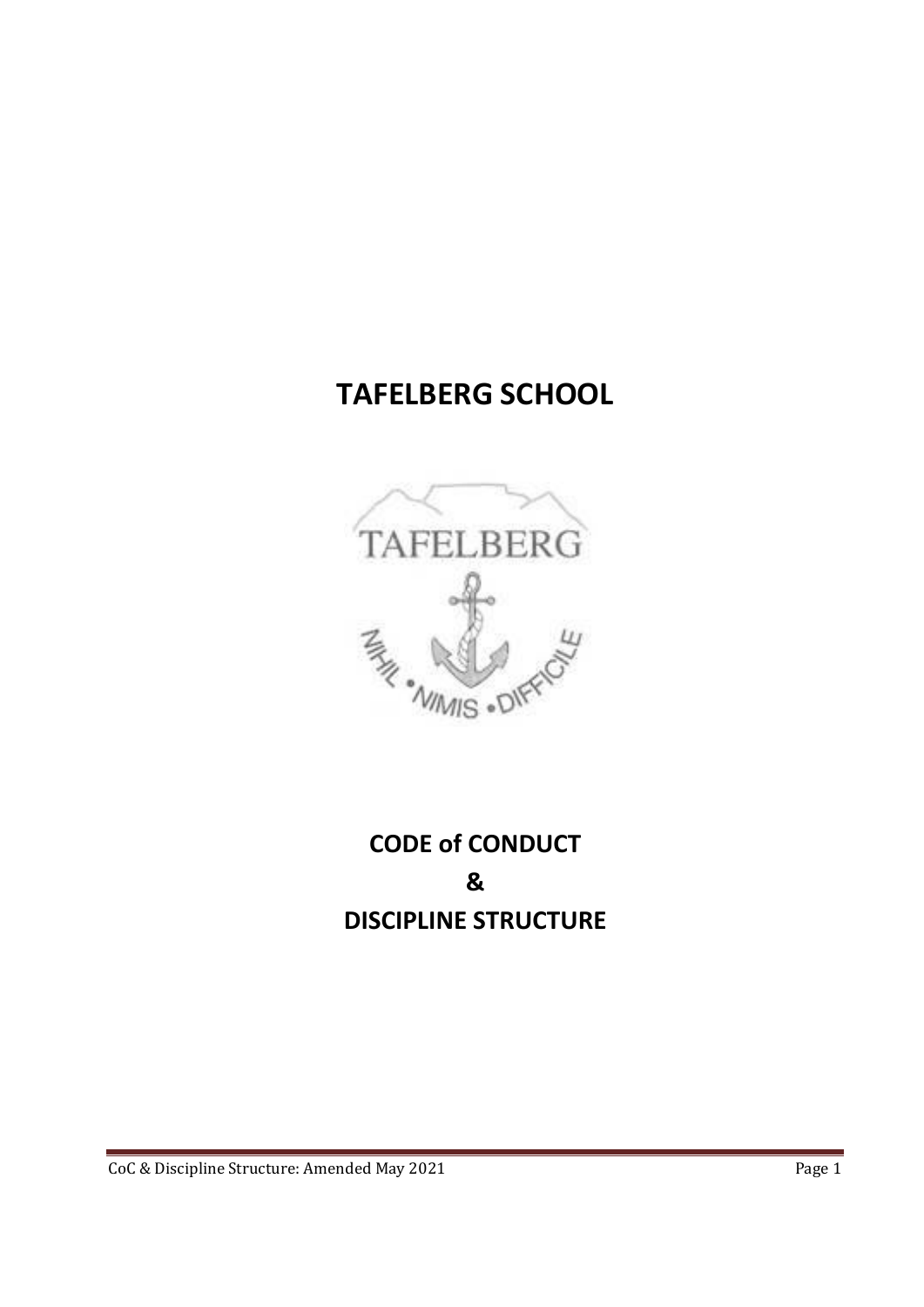# **INTRODUCTION**

The purpose of the Code of Conduct and discipline structure is to create an ordered environment in which learners and educators feel safe and at ease, thereby permitting a culture of teaching and learning to take root. Quality education can only take place if such an ethos of teaching and learning is firmly established at our school.

The SA Schools Act envisages the creation of a disciplined and purposeful school environment, which is devoted to the progress, continuation and maintenance of the standard of the learning and teaching process. The SA Schools Act exempts no learner from this obligation. The discipline structure thus serves to ensure that educators can teach and facilitate without hindrance, and that no learner prevents a fellow learner from reaching their full potential. Learners must be aware of what is expected of them and what sanctions will be meted out should they contravene the Code of Conduct and school rules. The discipline structure aims to regulate learner conduct, discipline disobedient learners, and in most cases attempts to remediate unacceptable behaviour.

The discipline structure will be applied consistently, fairly and with understanding. Furthermore, all learners have a right to use the channels created at the school in order to be heard.

We know all parents/guardians want the very best for their children, and therefore we are confident that parents/guardians will support the discipline policy and Code of Conduct of our school. We also encourage parents/guardians to contact the school, or make an appointment to visit the school, to discuss matters affecting their children.

Lastly, we understand that our discipline structure and Code of Conduct may convey a negative message. However, we feel it can enhance and improve the positive qualities of our learners. We do hope that the learners will have the necessary self discipline to make disciplinary action unnecessary. We also try to encourage good behavior through a variety of ways: rewards, verbal praise and by means of the "Good News" letter. Besides implementing sound discipline, we believe in the adage: "Help people reach their full potential, catch them doing something right" — The One Minute Manager.

#### **"Good discipline is a characteristic of an effective school"**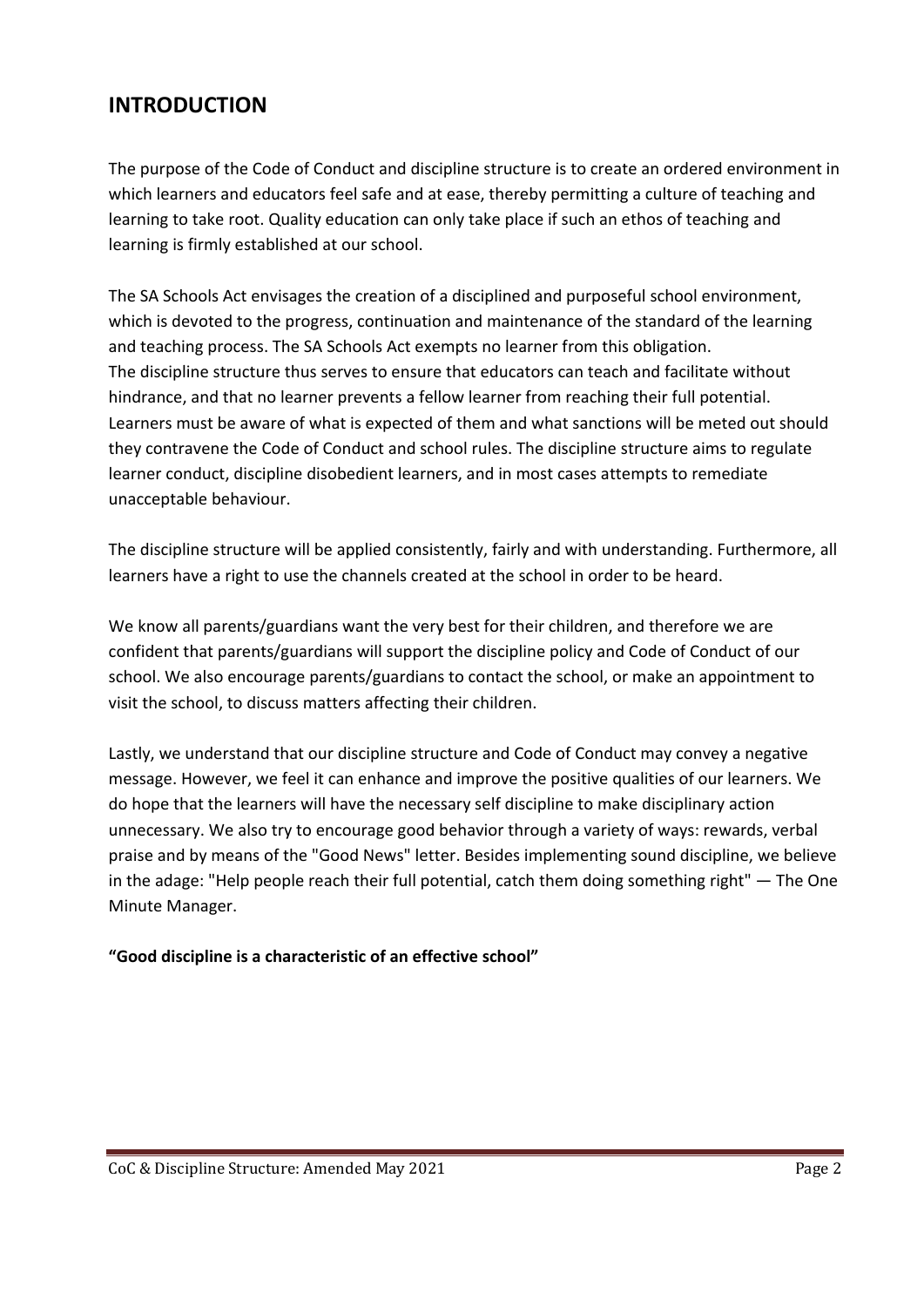# **CODE OF CONDUCT**

#### **PREAMBLE**

We pledge ourselves to Tafelberg School, and to use our time and energies wisely in order to make this a place of excellence.

In striving for this goal we realise and accept that a Code of Conduct is necessary for all at Tafelberg, in order to achieve our full potential and to ensure the smooth running of our school, so that we the learners and educators, can make this truly a place of excellence, and a place in which we, the learners, can achieve our best in all spheres.

This Code of Conduct is based on:

- (a) respect
- (b) honesty
- (c) sound work/academic ethic
- (d) good conduct and appearance

and a mutual understanding, which includes the understanding that those who disregard the Code make themselves liable for disciplinary action.

#### **THE CODE:**

#### **1. RESPECT**

- 1.1 educators, staff, learners and parents/guardians must treat each other with respect
- 1.2 learners must treat each other with respect
- 1.3 all must respect each other's physical well‐being
- 1.4 all must respect each others emotional well‐being
- 1.5 all must respect each others property
- 1.6 all must respect school property and grounds
- 1.7 all must respect the school uniform good name of the school
- 1.9 all sports persons must treat their opponents with respect
- 1.10 all must respect the religious, cultural and gender rights of educators and learners
- 1.11 all learners representing the school must treat others with respect

#### **2. HONESTY**

- 2.1 all must be truthful in word and action at all times
- 2.2 honesty must be practised in all academic spheres
- 2.3 all have the right to be heard in searching for the truth
- 2.4 all have the responsibility and are encouraged to report dishonesty in all areas of school life without fear or favor.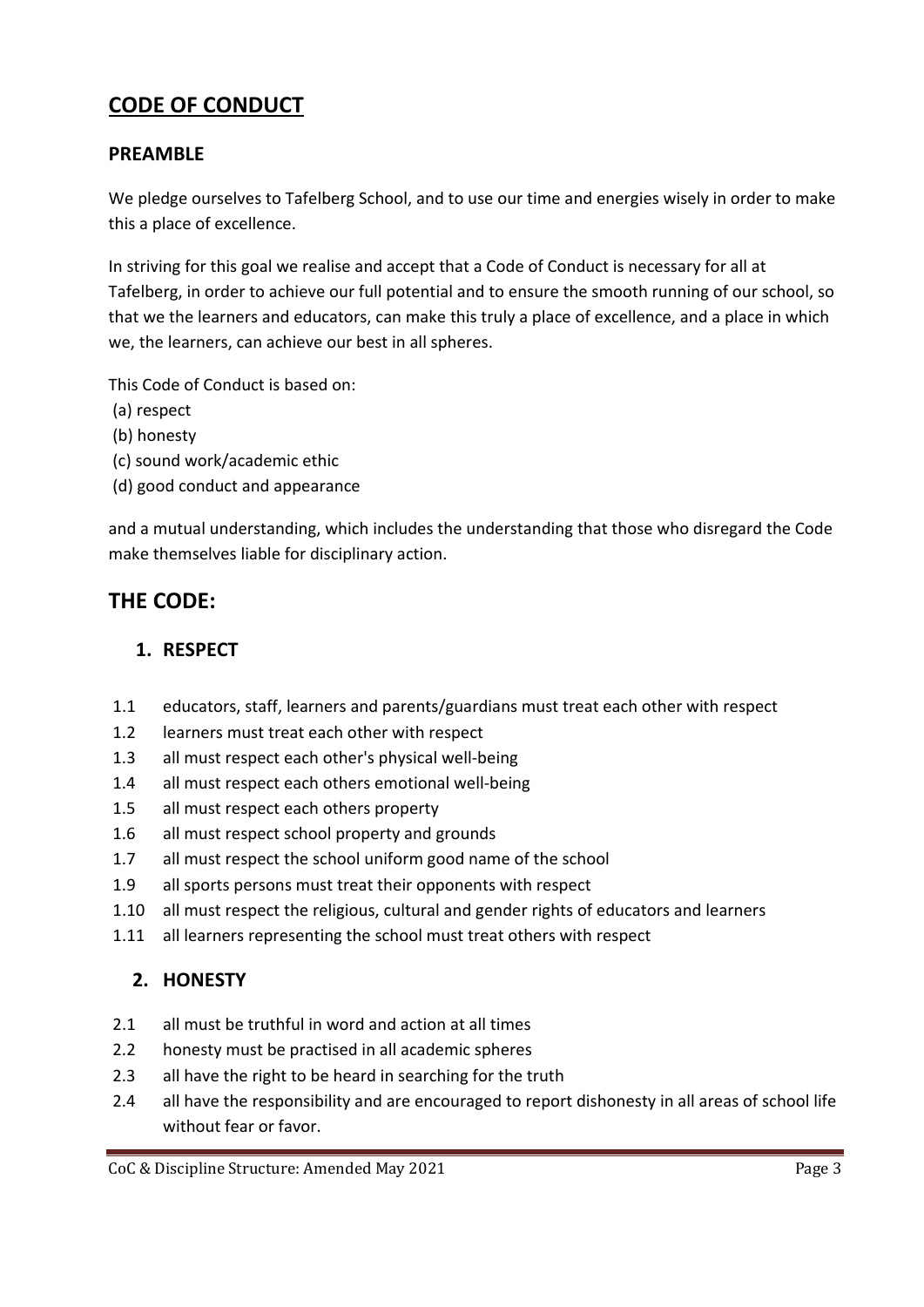### **3. WORK ETHIC**

- 3.1 classes must be kept clean, neat and tidy
- 3.2 all must be punctual at school and for classes
- 3.3 educators have the right to teach
- 3.4 all learners have the right to learn
- 3.5 all learners must commit themselves to their school work
- 3.6 all homework and class work must be completed on time
- 3.7 correct books and equipment must be at school each day
- 3.8 books must be properly cared for
- 3.9 no unauthorised disruption of learning is to take place
- 3.10 nobody may leave the school grounds or the classroom without proper authority

# **4. APPEARANCE AND CONDUCT**

- 4.1 personal appearance must be according to regulations set by the school and teaching profession
- 4.2 proper uniform to be worn correctly each day
- 4.3 no banned substances allowed on school property
- 4.4 no weapons and or dangerous objects are allowed on school property
- 4.5 no cigarette/tobacco matter, e-cigarettes, vapes or lighters/matches allowed on school property by learners or in possession while in school uniform
- 4.6 no drinking of alcoholic substances nor smoking (tobacco or other) allowed at school/school functions or in school uniform, by learners
- 4.7 no threatening or violent behaviour allowed at school/ school functions or while in school uniform
- 4.8 no engaging in acts of a sexual nature at school / school functions or while in school uniform

#### **5. CONSEQUENCES**

All learners and their parents/guardians must realise and accept that disregarding the Code will lead to certain consequences. The consequences are built in as a control measure to protect and aid the smooth running of the school and learning environment. The consequences are accepted by all learners at Tafelberg. The consequences will be meted out in fair and consistent manner by those in the relevant authority position, at different levels and the consequences will be carried out after fair and full representations. The School reserves the right to make any final decision in the best interests of all learners.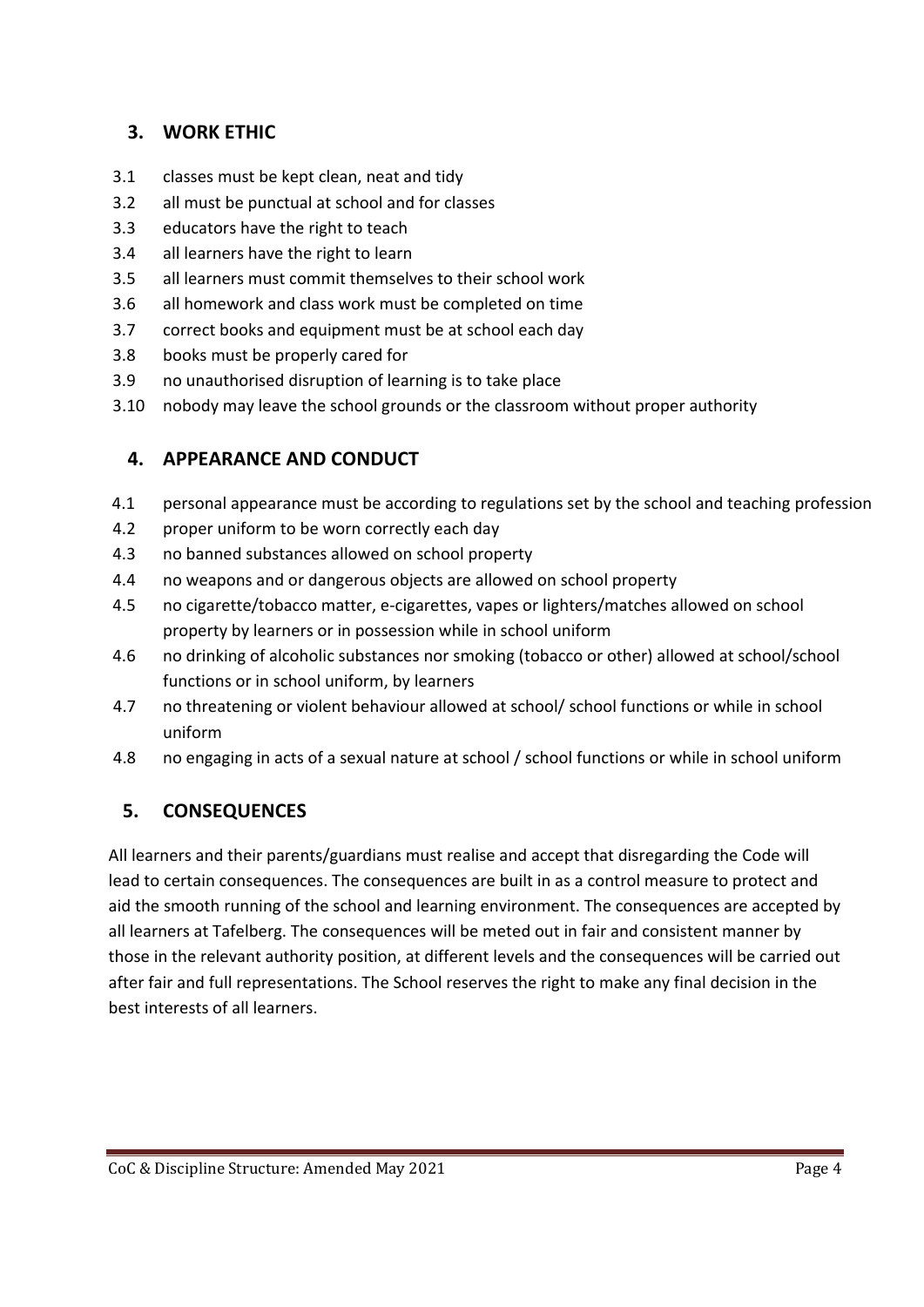# **DISCIPLINE STRUCTURE**

**Note that the school is a smoke free, drug free, bully free and gun/weapon free zone. The lists below is not exhaustive.** 

#### **CONTRAVENTIONS AND SANCTIONS**

Offences are divided into 3 categories according to the seriousness of the incident. Any of the listed sanctions may be applied in any order and any combination by the educators and Phase Heads. Only the Phase Heads may put learners into Afternoon DT, and remove learners from classes.

| <b>CONTRAVENTION/OFFENCE</b>                              | <b>SANCTION</b>          |
|-----------------------------------------------------------|--------------------------|
| Books /diary / equipment not at school                    | Referral to Afternoon DT |
| Classroom misbehaviour                                    | Verbal/written warning   |
| Corridor misbehaviour                                     | Writing out              |
| Playground misbehaviour                                   | Written apology          |
| Reply slips not returned                                  | <b>Break DT</b>          |
| Copying / cheating (class and homework)                   | Contact parents          |
| Lying / dishonesty                                        | Pay replacement costs    |
| Spitting                                                  |                          |
| Throwing objects, without causing injury                  |                          |
| Littering                                                 |                          |
| <b>Bunking class</b>                                      |                          |
| Late for school                                           |                          |
| Late for class / lines                                    |                          |
| P.E. clothes not at school                                |                          |
| Appearance: hair, clothes, shoes, shirt                   |                          |
| Bad sportsmanship                                         |                          |
| Breakages: windows etc. (accidental)                      |                          |
| Abusive / unacceptable language                           |                          |
| Public display of affection (hugging, holding hands etc.) |                          |
|                                                           |                          |

## **CATEGORY 1** (Educators Guideline)

Repeat offenders – Multiple offences: After interventions, refer to Phase Heads who will contact parents and punish according to Category 2 sanctions.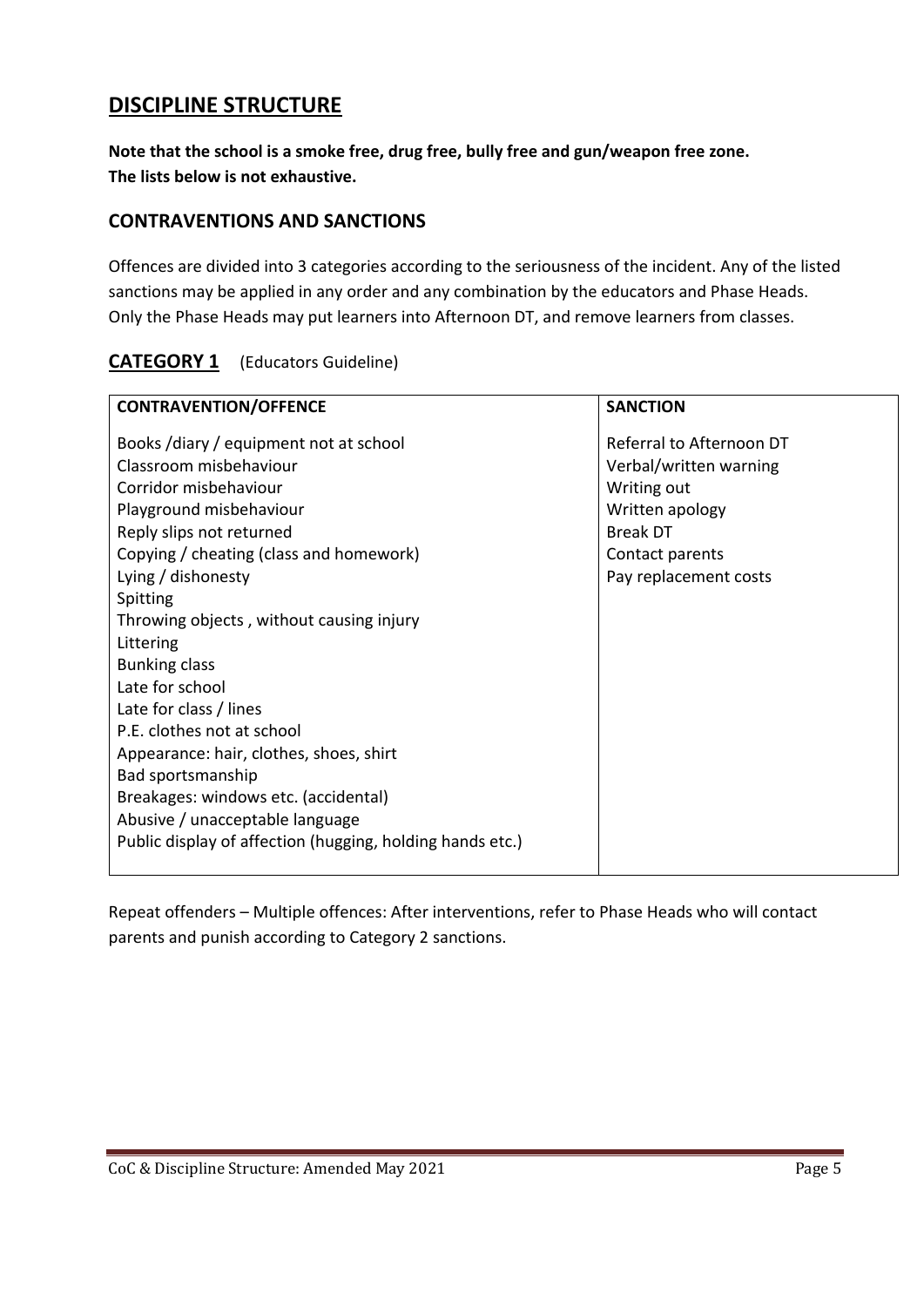## **CATEGORY 2**

The Phase Heads will deal with all Category 2 offences, and repeat offenders after the educators have initially dealt with the offence.

| <b>CONTRAVENTION/OFFENCE</b>                                                                                                                                                                                                                                                                                                                         | <b>SANCTION</b>                                                                                                                                                                                                              |
|------------------------------------------------------------------------------------------------------------------------------------------------------------------------------------------------------------------------------------------------------------------------------------------------------------------------------------------------------|------------------------------------------------------------------------------------------------------------------------------------------------------------------------------------------------------------------------------|
| Repeat of any Category 1 offences<br>Disregard/defying authority<br>Disruptive behaviour<br>Bullying of any form<br><b>Bunking School</b><br>Undesirable literature/images<br>Leaving school grounds without permission<br>Entering out of bounds areas<br>Pattern of absenteeism<br>Disrespect towards adults/staff<br>Disregarding safety measures | <b>Contact Parents</b><br>Banned from school activities/awards<br>Parent meeting<br>Letter of warning<br>Isolation Intervention/remedial courses<br>Afternoon DT<br>Monitor card<br>School contract<br>Safe Schools informed |

Repeat offenders: Contact parents and punishment according to Category 3 sanctions.

#### **CATEGORY 3**

The Deputy/Vice Principal will deal with all Category 3 offences and repeat offenders.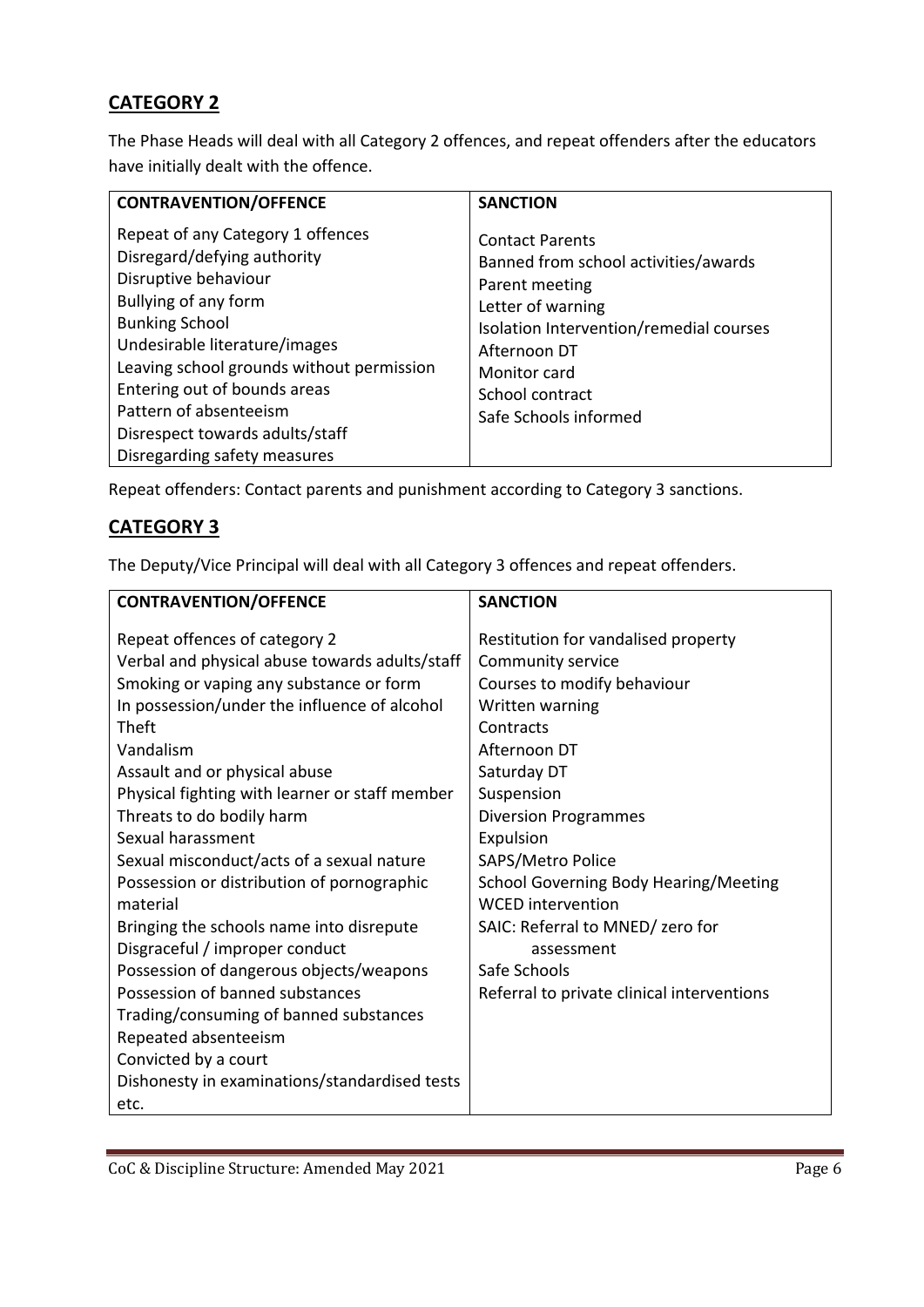# **BREAKAGES**

Procedure for accidental breakage of school property or equipment by learners:

- 1. Learner/educator must report the incident to the Estate Manager/ class teacher:
	- 1.1. name of learner
	- 1.2. grade of learner
	- 1.3. date of incident
	- 1.4. what was broken e.g. window etc.
- 2. The Estate Manager will note it in a register and will cost the repairs.
- 3. The invoice of costs will be sent to the parent.
- 4. Payment to the bursar who will issue a receipt and inform the Estate Manager of payment.
- 5. Should the costs not be paid within two (2) months, the Estate Manager will inform the Principal, who may refer the matter to the school debt collecting agency.

#### **J‐BOARDS/SKATEBOARDS/BICYCLES/ROLLERBLADES**

- 1. Bicycles must be stored in the bicycle enclosure in the morning.
- 2. Bicycles are stored at own risk
- 3. Bicycles must be pushed from the school main gate to the bicycle enclosure in the morning and back to the gate in the afternoons.
- 4. Learners may not carry their J‐boards or skateboards from class to class.
- 5. J‐boards, Skateboards and rollerblades must be stored in lockers
- 6. Skateboarding and rollerblading may only take place in the designated area and with the appropriate protective gear.
- 7. No skateboarding, cycling or rollerblading in the school building.

NB: Any contravention of these regulations will result in the said items being confiscated until the end of the term.

#### **TELEPHONE CALLS / CELL‐PHONES**

- 1. Learners are not allowed to use the secretary's telephone to make calls.
- 2. Phones calls from the secretary's office will only be made on request of an HOD/Sports coach.
- 3. Learners are to hand in their cell‐phones in the morning during register period for safe‐ keeping until end of day.
- 4. Cell-phones found on learners during school times will be confiscated until the end of term.
- 5. The school will not be held responsible for a stolen cell phone / tablet / smart watch if it was not handed in to the register teacher in the morning.
- 6. All cell‐phones handed in to an educator for safe‐keeping becomes the responsibility of the educator concerned.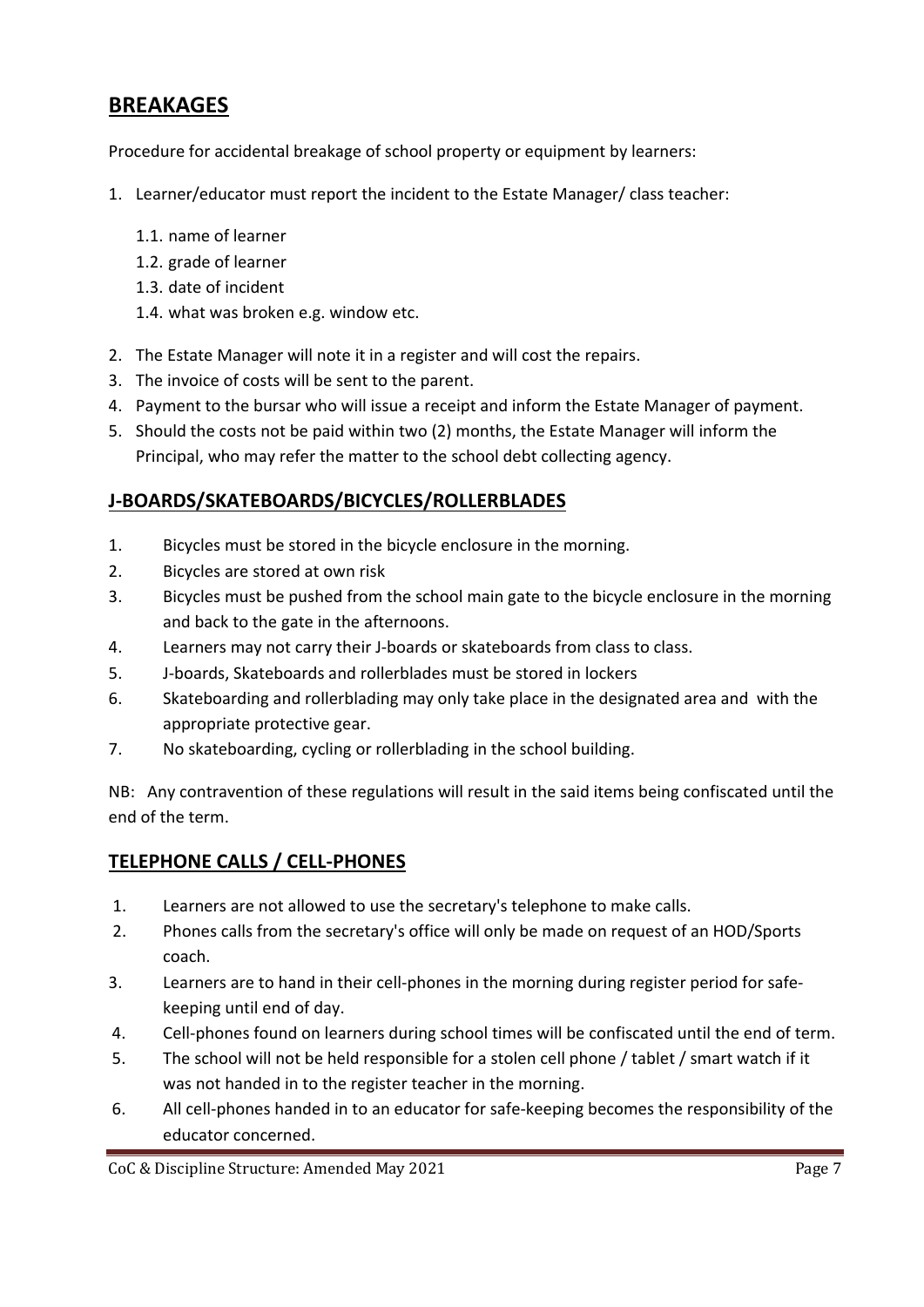## **SMOKING/ALCOHOL**

Smoking/use of tobacco products/E‐Cigarettes/Vapes and drinking of alcohol by learners on school property and/or at any school function is strictly forbidden, as the school is a declared smoke free zone.

Refer to the *Tafelberg School Search and seizure and alcoholic liquor and illegal drug testing policy.*

## **UNIFORM & APPEARANCE DEFAULTS**

- 1. Learners not wearing the proper school uniform must have a letter addressed to the Principal explaining why the learner is not dressed according to the regulations.
- 2. The letter will only suffice for two weeks.
- 3. Non‐school clothing items will be confiscated.
- 4. All learners are required to comply with the uniform and hair policy at all times. Failure to comply will result in the appropriate action taken against the learner. The school management reserves the right to implement appropriate consequences/sanction as follows:
- Step 1: Verbal warning to learner and or learner is isolated for the day
- Step 2: If not corrected after verbal warning communication with the parent via phone call, sms or email. (24 hrs to correct the hair issue)
- Step 3: If not corrected after communication with parent afternoon DT, which cannot be cancelled
- Step 4: Referred to the SGB discipline committee

# **CONFISCATED ITEMS**

All confiscated items such as jewelry, items of non-uniform clothing etc. will be returned at the end of the term. Confiscated goods will be marked and stored in the school safe.

Dangerous objects that were confiscated must be collected by the parents and will not be handed to the learner directly.

Alcohol/ banned/ illegal substances and or any other items illegally objects will be handed over to the SAPS.

# **I‐PODS / MP 3 PLAYERS / SMART WATCHES / ELECTRONIC DEVICES etc.**

Learners bring the above-mentioned items to school at own risk — we would prefer that they not be brought to school. If brought to school, learners must lock these items in their lockers or hand them in during register period.

The school will not be held responsible if any of these items are stolen.

Should these items be used/switched on during school times, they will be confiscated.

Earphones/headphones must not be worn during school time (unless specified on the ISP of the learner).